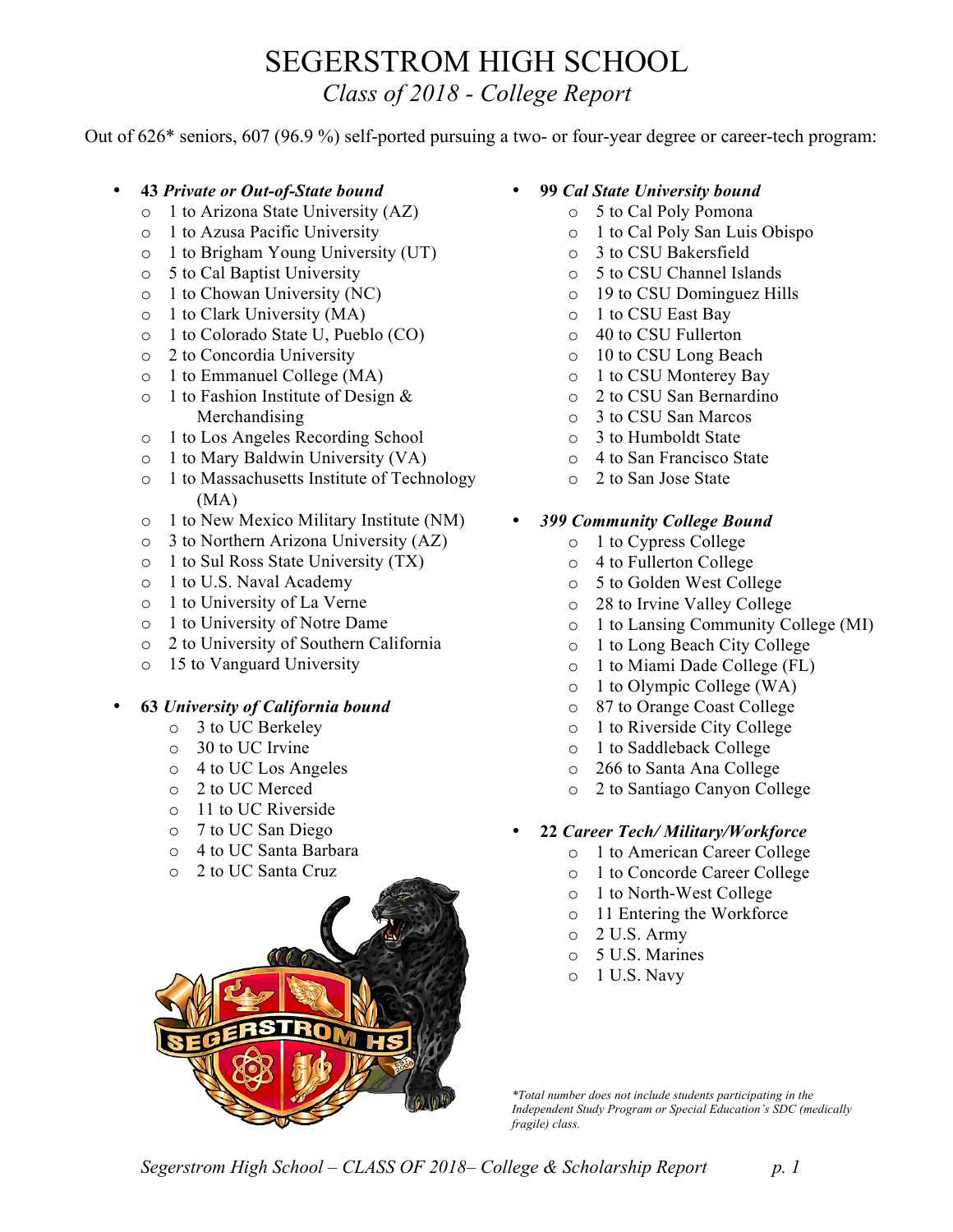## **Segerstrom HS Scholarship Report**

*This report does not include State/Federal aid or university scholarships offered to students as part of their financial aid award letter. A summary of private scholarships only.*

| <b>American Red Cross Scholarship</b>           | \$2,500  |
|-------------------------------------------------|----------|
| Cecilia Jardon                                  |          |
| Jacqueline Madrigal                             |          |
| <b>Assistance League/CTEP Scholarship</b>       | \$3000   |
| (\$1,000/ea)                                    |          |
| Paola Aguilera                                  |          |
| Jacqueline Ruiz                                 |          |
| Dixie Valle                                     |          |
| <b>AVID Scholarship</b>                         | \$25,000 |
| Amy Alavez \$25,000                             |          |
| <b>Banking on Our Youth Scholarship</b>         | \$3,900  |
| Luis Ramirez $(\$1,000)$                        |          |
|                                                 |          |
| Esthela Tapia (\$2,500)                         |          |
| Brianna Sanchez (\$400)                         |          |
| Boys & Girls Club Scholarship                   | \$3125   |
| Melanie Alvarado (\$625)                        |          |
| Amy Alavez (\$1250)                             |          |
| Yuliana Garcia (\$1250)                         |          |
| <b>CJ</b> Segerstrom                            | \$3,000  |
| Priscilla Mendoza \$1,500                       |          |
| Marcoantonio Muniz \$1,500                      |          |
| <b>Hispanic Education Endowment Fund</b>        | \$7,500  |
| Jacqueline Ruiz \$2,500                         |          |
| Dixie Valle \$2,500                             |          |
| Fabian Valencia \$2,500                         |          |
| LULAC Council #147 (\$500 each)                 | \$2,500  |
|                                                 |          |
| Kristian Aguilera                               |          |
| Edwin Anaya                                     |          |
| Sergio Garcia                                   |          |
| Cecilia Jardon                                  |          |
| Jose Suarez                                     |          |
| Nicholas Academic Center \$5,000 ea x 4         | \$20,000 |
| Osvaldo Cisneros                                |          |
| Cecilia Jardon                                  |          |
| David Martinez                                  |          |
| Lesley Olivo                                    |          |
| <b>Higher Education Mentoring Program - OC</b>  | \$7,500  |
| Youth (\$1,000 each)                            |          |
| Oscar Aguilar                                   |          |
| Marilyn Dominguez                               |          |
| Angelica Gonzalez                               |          |
| Kevin Lara                                      |          |
| Jacqueline Madrigal                             |          |
| Carlos Moreno                                   |          |
|                                                 |          |
| Anais Palomo (\$1,500)                          |          |
| PTSO Scholarship (\$500 each)                   | \$1,000  |
| Paola Aguilera                                  |          |
| Jose Suarez                                     |          |
| Road to a Better Future Scholarship (\$500each) | \$3,000  |
| Jocelyn Garica                                  |          |
| Zayra Garcia                                    |          |
| Itzel Lopez                                     |          |
| Priscilla Mendoza                               |          |
| Joshua Perez                                    |          |
| Valeria Sanchez-Contreras                       |          |